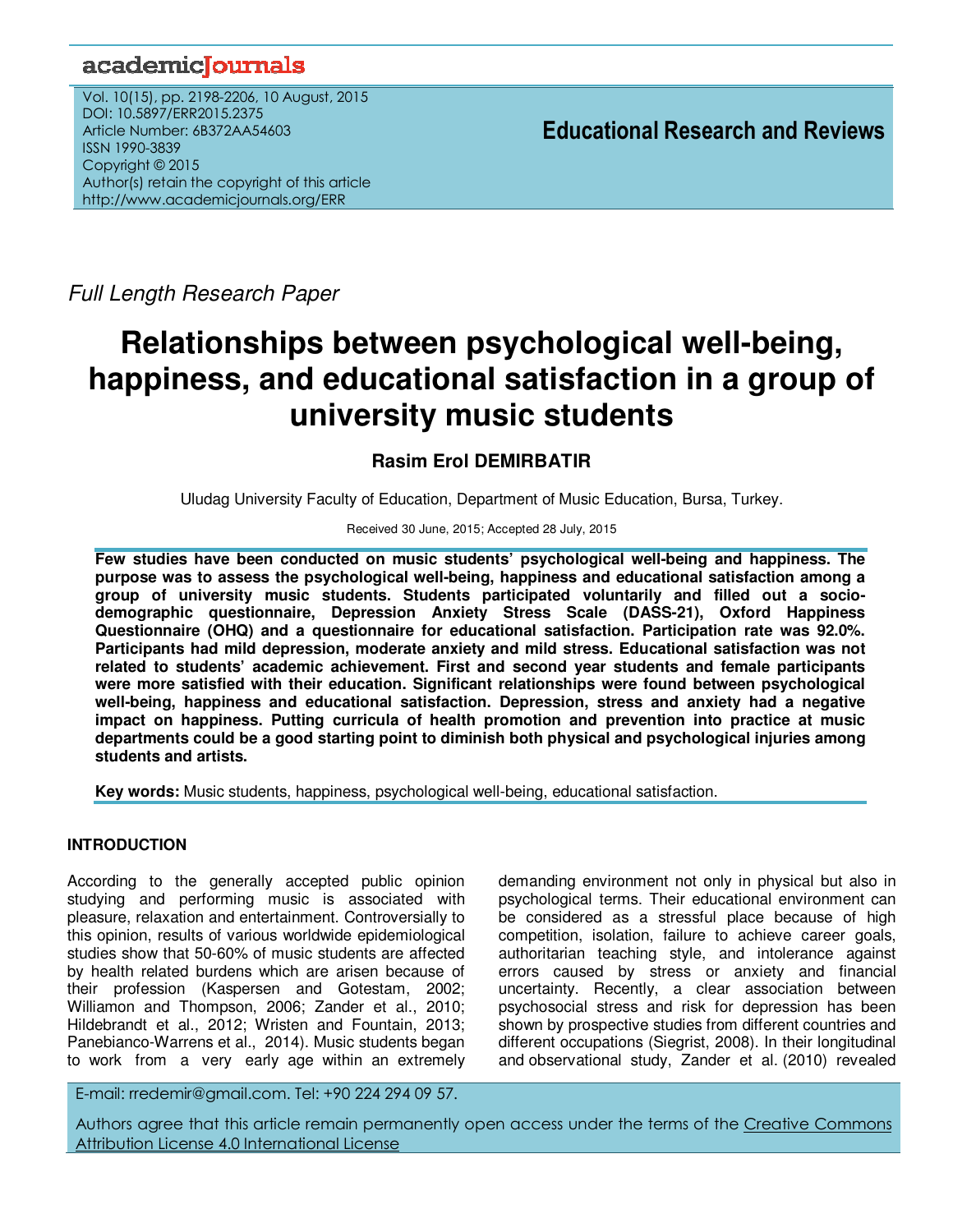that music students had worse ratings in psychological and physical health in comparison with medical students of the same age. The rise of psychological disturbances among the music students during the first two years was significant (Zander et al., 2010). Another study among 118 music students found that the levels of anxiety did not differ before and after the first year of education but the levels of depression represented an elevating tendency at the end of the first year (Hildebrandt et al., 2012). A recent study from South Africa demonstrated that female music students had lower scores for stress management than male students which are possibly indicating a higher level of experienced anxiety among female music students (Panebianco-Warrens et al., 2014). Some studies have assessed burnout and stress of undergraduate music students and found high levels of burnout and stress (Bernhard, 2005; Sternbach, 2008; Orzel, 2010).

Happiness can be described as often being in a state of joy, or as a state of satisfaction and in previous studies, many variables have been shown to be related to happiness (Seligman, 2008). Furthermore there are an extend literature which revealed that music practice and participation can positively contribute to one living a more optimally flourishing life with greater psychological wellbeing and happiness (Van Goethem and Sloboda, 2011; DeMarco et al., 2012; Sergeant and Mongrain, 2012; Hwang and Oh, 2013; Koenig et al., 2013). Therefore, it can be suggested that music students may have been happier compared to other undergraduates. Happiness ranks high in the value hierarchy of students all over the world (Diener, 2004). Our current knowledge on happiness is limited and most of the available research findings on happiness have been gathered into the World Database of Happiness (Veenhoven 2012). Crosssectional studies show modest differences in average happiness across vocations. Furthermore, managers and professionals tend to be the happiest, possibly because of the autonomy allowed in these occupations and artists appear to be less happy than average, but due to a lack of longitudinal data we do not know whether this is a causal effect of the profession (Veenhoven, 2015).

In Turkey, epidemiological data about psychological morbidity among undergraduate students have not been researched in depth, although some recent studies have revealed high rates of depression, anxiety and stress and even suicidal tendencies among university students (Bostanci et al., 2005; Bayram and Bilgel, 2008; Arslan et al., 2009). Karaoglu and Karaoglu (2009) found high rates of depression and anxiety among music students but no differences compared to other undergraduates while another study found the mean depression, anxiety and stress scores to be significantly higher among music education students compared to medicine students (Demirbatir et al., 2012). A recent study found the mean satisfaction with life scores of music students similar to

the other students whereas happiness levels were found to be lower (Demirbatir et al., 2013).

Examination of the relationships between psychological well-being, happiness and educational satisfaction among a group of university music students may offer a more complete and bio-psycho-social view of the problems reported. Understanding these problems offers the opportunity to help physicians and music educators in developing effective strategies to address these problems among musicians while they are still in their formation years before they begin their professional music careers.

## **METHODS**

#### **Place, participants, and procedure**

This study was performed at Department of Music Education of Uludag University in Bursa Turkey. Department of Music Education was established in 1982 and is the fourth well-established educational institution of degree programs for certified music teacher in Turkey. Duration of the music education program in Turkey is 4 years (8 semesters). The aims of the Department of Music Education are: graduating distinguished candidate teachers who are qualified in music education knowledge, well-educated in student development and learning, competent in music teaching methods and techniques, equipped with the skills of planning and application of education activities. Furthermore to perform and create music, contribute to the development of music culture at national and universal level, think analytically and critically are expected from the candidate music teachers. In this context, as part of the music education bachelor degree, concerts, scientific meetings, workshops are organized. Candidate teachers are asked to participate in these activities individually, in small groups and communities. This development is strengthened and reinforced by means of communicating with other universities in and abroad.

Participants were enrolled as students in the Uludag University (Bursa-Turkey) Faculty of Education Department of Music Education. Students consented to participate in the study in accordance with institutional review board procedures. All participants were recruited directly in their respective classrooms during the second week of the academic year (2014-2015) and students willing to participate filled out the questionnaires. Questionnaires were distributed and collected back in envelopes without any identification marks and filled out anonymously. A total of 147 students participated in the study, corresponding to 92.0% of the 160 registered students for the academic year 2014-2015. Participants' gender distribution was similar (female 59.2%; male 40.8%) and mean age was 20.99 yrs (SD 1.98). The majority (88.4%) were instrumentalists with the remaining (11.6%) as vocalists. The most preferred musical instrument was violin (29.9%) followed by cello (12.9%) and flute (10.2%). Distribution of the participants according to their classes was similar and 25.0% were in their first year of university study following high school. According to the students the economic status of their families was as follows: moderate 75.5%, good 18.4% and poor 6.1%. According to the educational status of their parents more than half of the students' mothers (57.1%) and nearly 3/4 of the students' fathers (73.4%) were high school or more educated. More than half of the students' mothers (55.8%) were housewives whereas 29.3% of fathers were retired. Other occupations among fathers were distributed as follows: 19.7% artisan, 16.3% blue collar worker, 12.9% professional occupations, 10.9% officer, 9.5% farmer and 1.4% unemployed. About 90.5% of the participants' parents were alive and 15.0%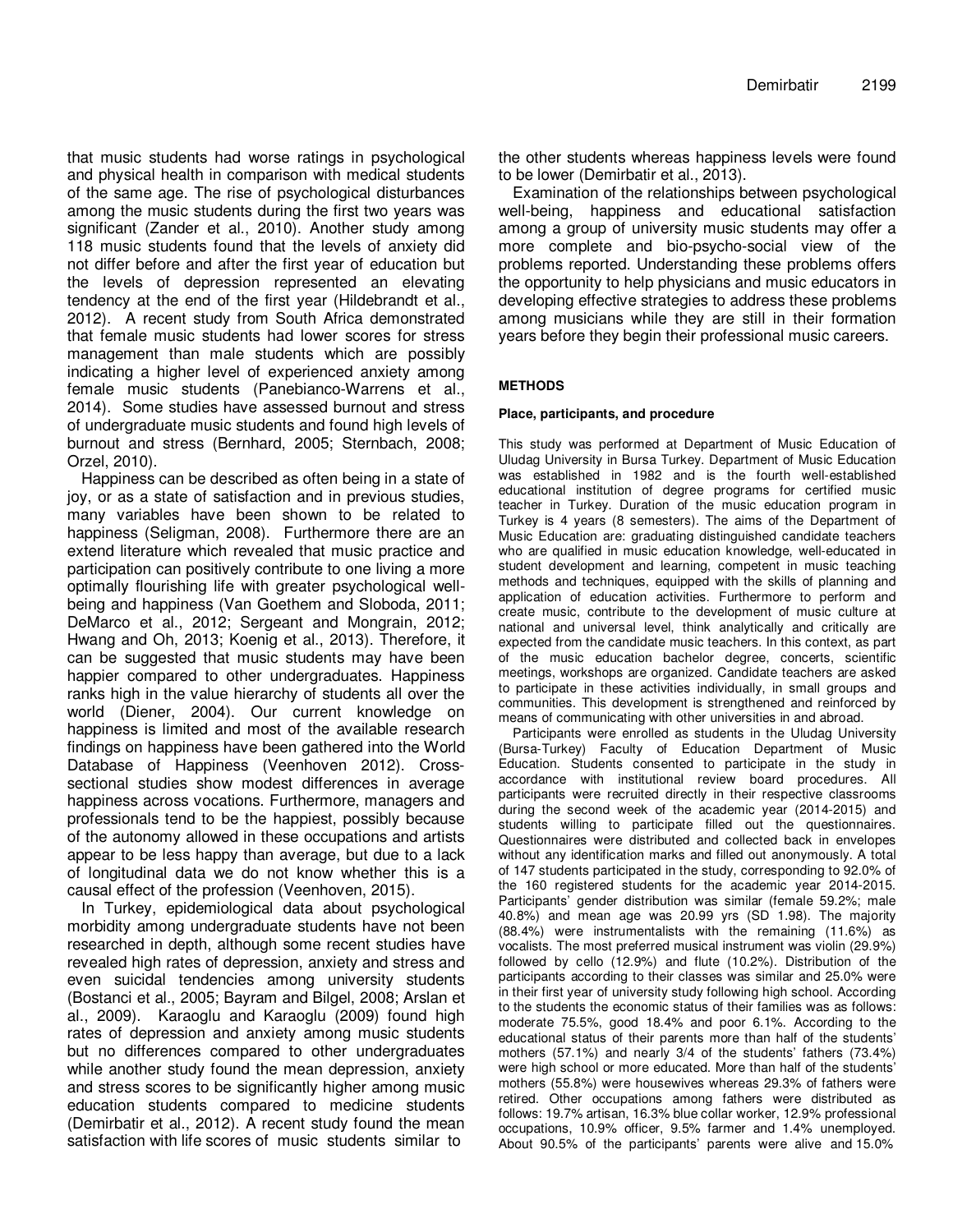|                         | N (%)      |
|-------------------------|------------|
| Age                     |            |
| 18-20                   | 62 (42.2)  |
| 21-23                   | 73 (49.7)  |
| ≥24                     | 12(8.1)    |
|                         |            |
| Grade                   |            |
| 1                       | 37 (25.2)  |
| 2                       | 38 (25.9)  |
|                         |            |
| 3                       | 35 (23.7)  |
| $\overline{\mathbf{4}}$ | 37 (25.2)  |
|                         |            |
| Gender                  |            |
| Female                  | 87 (59.2)  |
| Male                    | 60 (40.8)  |
|                         |            |
| Mother's education      |            |
| <b>Primary School</b>   | 39 (26.5)  |
| Secondary School        | 24 (16.3)  |
| <b>High School</b>      | 49 (33.3)  |
| University              | 35 (23.8)  |
|                         |            |
| Father's education      |            |
| <b>Primary School</b>   | 16 (10.9)  |
| Secondary School        | 23 (15.7)  |
| <b>High School</b>      | 54 (36.7)  |
|                         |            |
| University              | 54 (36.7)  |
| Mother's occupation     |            |
|                         |            |
| Housewife               | 82 (55.8)  |
| Laborer                 | 18 (12.2)  |
| Merchant, artisan       | 9(6.2)     |
| Officer                 | 8(5.4)     |
| Professional            | 17 (11.6)  |
| Retired                 | 13(8.8)    |
|                         |            |
| Father's occupation     |            |
| Unemployed              | 2(1.4)     |
| Laborer                 | 24 (16.3)  |
| Merchant, artisan       | 29 (19.7)  |
| Farmer                  | 14(9.5)    |
| Officer                 | 16 (10.9)  |
| Professional            | 19 (12.9)  |
| Retired                 |            |
|                         | 43 (29.3)  |
| Economic status         |            |
| Good                    |            |
|                         | 27 (18.4)  |
| Moderate                | 111 (75.5) |
| Poor                    | 9(6.1)     |

**Table 1.** Socio-demographic characteristics of the study group.

of the participants' parents were divorced. Some 25.2% of the students were living in villages or small towns before the beginning of their university education. Socio-demographic characteristics of the study group are shown in Table 1.

Nearly all of the participants (96.6%) mentioned that they have preferred to study music education by their own willing and 92.5% reported that they were supported by their families in terms of their educational preference. The grade point average (GPA) of the participants was 2.74 (range 1.52-3.72 and SD 0.45).

#### **Measurement instruments**

Depression Anxiety Stress Scale (DASS-21)

Depression, anxiety and stress were measured by using of the 21 item version (short version) of Depression Anxiety and Stress Scale (DASS) developed by Lovibond and Lovibond (1995 a; 1995 b) and was constructed and validated for Turkish language (Bayram and Bilgel, 2008; Bilgel and Bayram, 2010). The DASS is a selfadministered instrument with well-established psychometric properties in clinical and non-clinical samples, and has been shown to differentiate between the three states of depression, anxiety and stress. The depression scale assesses dysphoria, hopelessness, devaluation of life, self deprecation, lack of interest or involvement, anhedonia and inertia. The anxiety scale assesses autonomic arousal, skeletal muscle effects, situational anxiety and subjective experience on anxious effects. The stress scale is sensitive to levels of chronic non-specific arousal. The scale assesses difficulty relaxing, nervous arousal and being easily upset or agitated, irritability or over-reaction and impatience. This instrument measures current symptoms of depression, anxiety, and stress. Each of the three scales consists of 7 items answered using a 0 - 3 scale, where  $0 = did not apply to me at all, and  $3 = applied to me$$ very much or most of the time (range of possible scores for each scale is 0 - 21). The total score for each scale is obtained by summing up the scores for the corresponding scale items and multiplying it by two. Scores considered in the normal range are 0 - 9 for depression, 0 - 7 for anxiety, and 0 - 14 for stress. Scores above these ranges indicate the degree of the problem from mild to extreme. The reliability coefficients (Cronbach's  $\alpha$ ) of DASS-21 in this study were found as follows: depression 0.88; anxiety 0.84 and stress 0.81 which means that this instrument is reliable.

#### **Oxford Happiness Questionnaire (OHQ)**

It developed by Hills and Argyle (2002) and was constructed for the Turkish language by Seker and Gencdogan (2006). The Turkish version showed good reliability and validity (Dogan and Cotok, 2011). This scale consists of 29 items answered using a 1 - 6 scale, where  $1 =$  did not apply to me at all, and  $6 =$  applied to me very much or most of the time (range of possible scores is 29 - 174). Higher scores indicate higher levels of happiness. The reliability coefficient (Cronbach's  $\alpha$ ) of OHQ in this study was 0.89.

#### **Questionnaire for educational satisfaction**

Schools contribute to students' positive adjustment when they function as psychologically healthy environments for development. One of the important markers of positive school adjustment is educational satisfaction. Educational satisfaction refers to a student's subjective, cognitive evaluation of school life using her or his own standards related to several specific school life domains.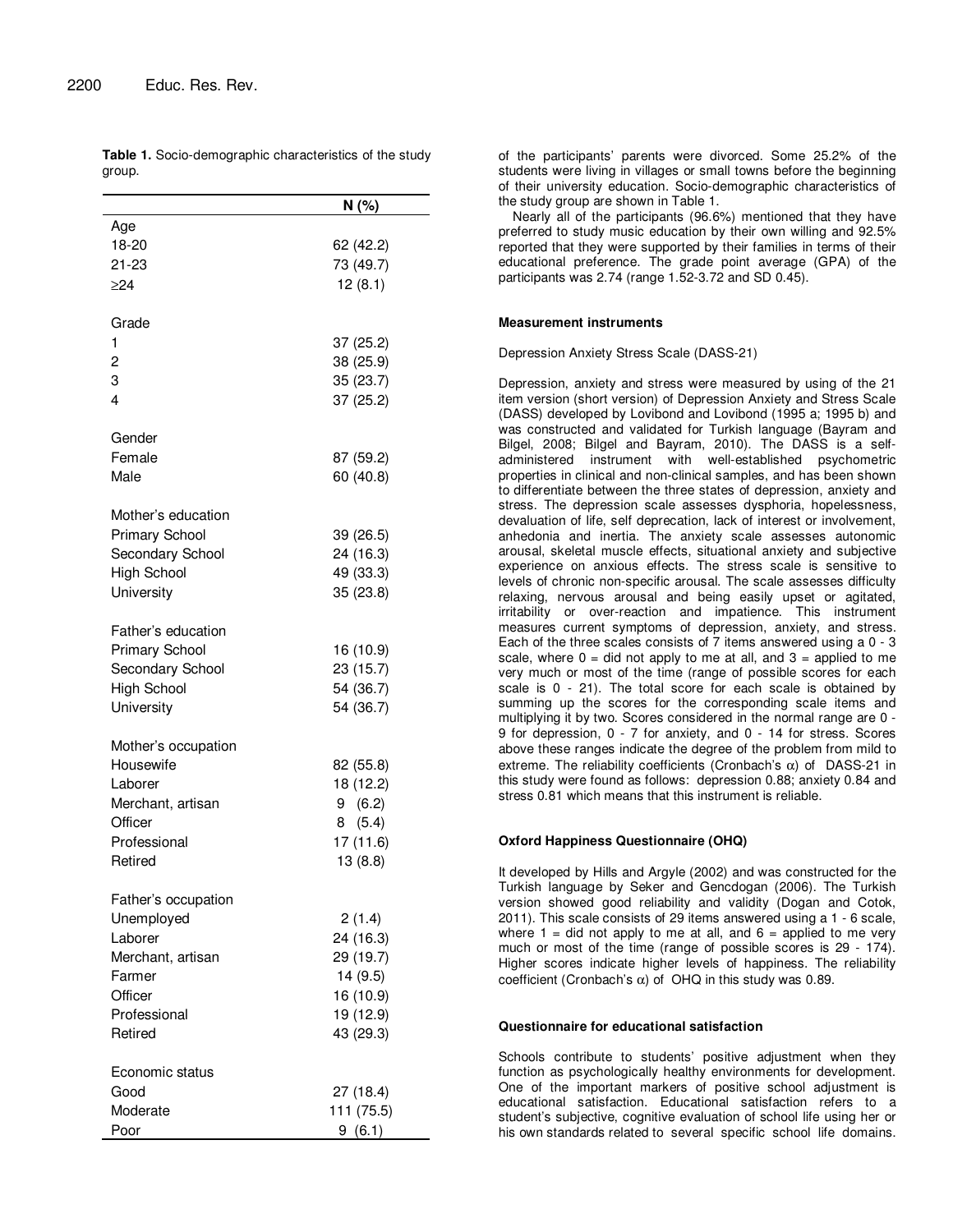Educational satisfaction as a major component of school related subjective well-being and can be a causal factor for some important outcomes. Although some researchers regarded school related subjective well-being as an outcome variable, recent empirical studies have shown that school-related subjective well-being can be an antecedent as well (Tian et al., 2014). Educational satisfaction questionnaire used in the current study was developed by the author some years ago. For the development of this questionnaire, the opinions regarding educational satisfaction were asked to the students as follows: "What will make you satisfy with your education? Please write all of the statements that you feel they will give you the sense of satisfaction from your education". About 150 students who were studying music education listed their statements. These statements were assessed by the author and the most stated 20 items were chosen in order to establish a questionnaire for educational satisfaction. This questionnaire consists of 20 items answered using a 1-5 scale, where 1= did not apply to me at all, and 5= applied to me very much. In order to obtain a satisfaction with education score, all the item scores are summed up. Range of possible scores is 20-100. Higher scores indicate higher levels of satisfaction with education. The reliability coefficient (Cronbach's α) of Educational Satisfaction Questionnaire in this study was 0.87. The items of this questionnaire are mentioned below:

1. I preferred music education department by myself

- 2. Every morning I come to school with enthusiasm
- 3. I am satisfied with my education
- 4. I think I have enough time to practice after my classroom lessons
- 5. I am satisfied with my class- hours
- 6. I am satisfied with my curriculum
- 7. I am satisfied with the physical environment of my school
- 8. I think that my education is improving me
- 9. I think that my education is preparing me for my future career
- 10. I am satisfied with my educators

11. I am satisfied with the content of the cultural and art activities of this department

12. I am satisfied with the amount of the cultural and art activities of this department

13. I am satisfied with the social environment of this department

14. I am satisfied with the social support and solidarity among the members and students of this department

- 15. I think the educators of this department are well equipped
- 16. I think this department is well managed

17. I think the overall climate of this university is good

18. I think this institution is giving value to students

19. If I could turn back, I would choose again the same university and department

20. I would recommend future candidates to choose this department

#### **Analyses**

The data were analyzed using the IBM SPSS Statistics® v22 licensed institutionally.

Q-Q plots showed normal distributions for Oxford Happiness and Educational Satisfaction Scores; therefore parametric tests were used for statistical analyses. Q-Q plots showed non-normal distributions for depression, anxiety and stress scores and therefore the assessment regarding the relationship between psychological well-being and some socio-demographic variables was performed by binary logistic regression analyses; and students according to their DASS-21 scores with normal levels of depression, anxiety and stress were coded as "0" and those with mild, moderate, severe or

extremely severe levels of depression, anxiety and stress as "1".

## **RESULTS**

For the whole group, the frequency of depression, anxiety, and stress were 51.7, 61.9 and 48.3% respectively. The overall depression, anxiety and stress scores (Mean±SD) were 11.58±9.44; 11.93±9.26 and 15.56±8.62 respectively. These scores revealed that the study group had mild depression, moderate anxiety and mild stress. Table 2 shows the distribution of the participants' depression anxiety and stress levels according to gender and grades.

The relationships between some socio-demographic and educational characteristics of students and psychological well-being are assessed through binary logistic regression analyses. The results are shown in Table 3.

In terms of depression, no significant differences were found between freshmen and sophomore and junior and senior students. Gender, age, education levels of students' parents, economic status of students' families, occupation of students' mothers and having parents who are alive were not related to depression. GPA was not related to depression but a significant relationship was found between educational satisfaction and depression. Depression was more frequently reported by students with lower educational satisfaction scores.

In terms of anxiety, none of the possible predictors were found related to anxiety. In terms of stress, two possible predictors were found to be related to stress and these were students' grades and educational satisfaction. Students in the first and second year of their study were 3.7 times more under stress than students in the third and fourth years. Students with lower educational satisfaction were more stressed than those with higher satisfaction.

The descriptive statistics for the educational satisfaction score were as follows: Mean= 71.07; SD= 11.40; 95% CI (69.22- 72.93), range= 45-100. The mean educational satisfaction scores were significantly different among male and female students whereas female students got higher scores than males. Students with depression and stress got significantly lower scores for educational satisfaction than students without depression and anxiety. Significant differences among the mean educational satisfaction scores were found among students in different grades whereas the mean educational score was diminishing with the raising class. There was no significant difference in terms of educational satisfaction among students with different GPA's.

The descriptive statistics for the Oxford Happiness Score were as follows: Mean=115.81; SD= 20.49; 95% CI (112.47-119.15), range 60-169. The mean Oxford happiness scores were not significantly different among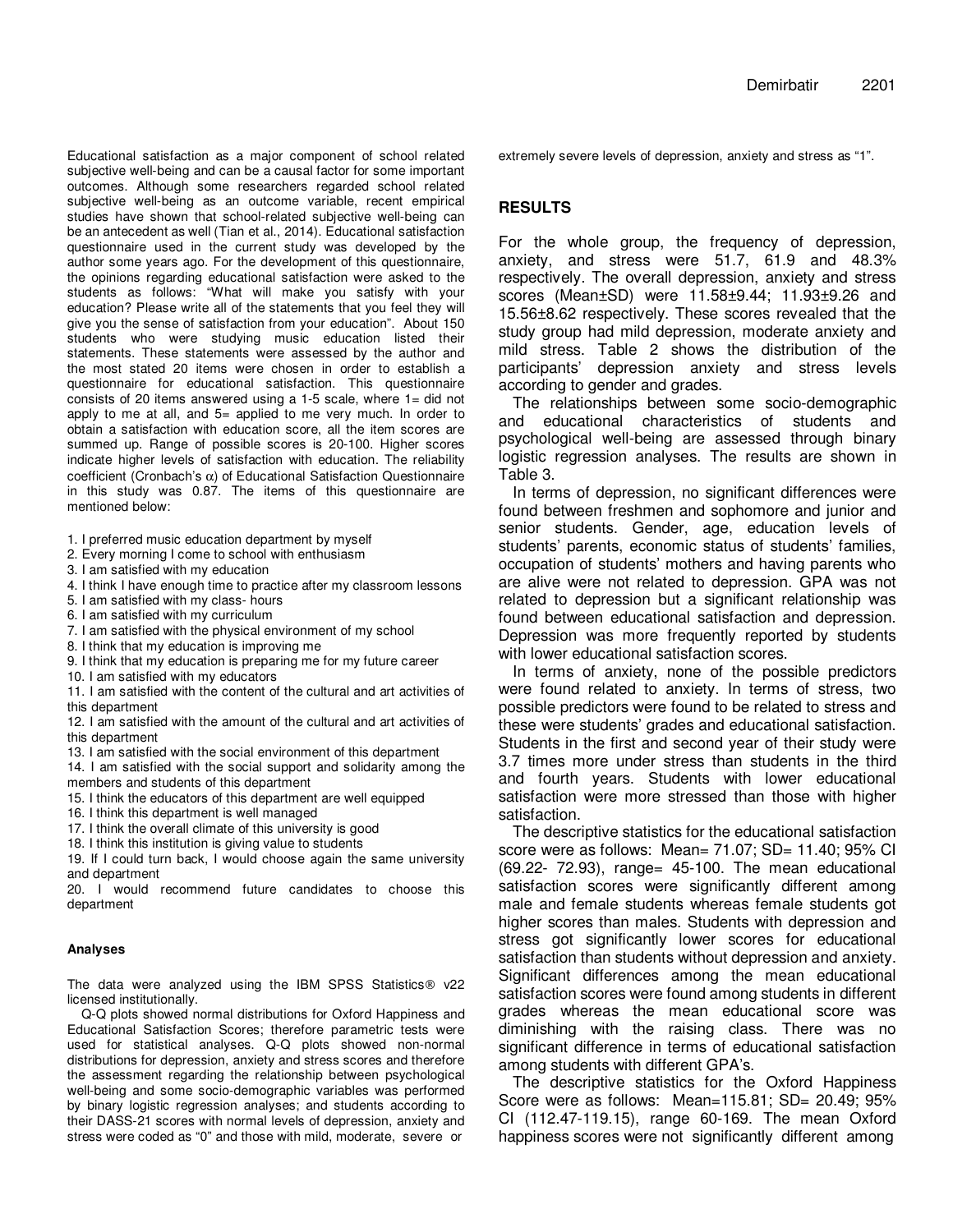|                         | <b>Depression levels</b> |             |                 |                |                     |  |  |  |
|-------------------------|--------------------------|-------------|-----------------|----------------|---------------------|--|--|--|
| Grade                   | <b>Normal</b>            | <b>Mild</b> | <b>Moderate</b> | <b>Extreme</b> | Very extreme        |  |  |  |
| 1                       | 16 (43.2%)               | 4 (10.8%)   | 12 (32.4%)      | 2(5.4%)        | 3(8.1%)             |  |  |  |
| $\overline{\mathbf{c}}$ | 23 (60.5%)               | 9(23.7%)    | 2(5.3%)         | 3(7.9%)        | 1(2.6%)             |  |  |  |
| 3                       | 12 (34.3%)               | 5(14.3%)    | 11(31.4%)       | 3(8.6%)        | 4 (11.4%)           |  |  |  |
| 4                       | 20 (54.1%)               | 8(21.6%)    | $3(8.1\%)$      | 2(5.4%)        | 4 (10.8%)           |  |  |  |
| Gender                  |                          |             |                 |                |                     |  |  |  |
| Male                    | 30 (50.0%)               | 12 (20.0%)  | 8(13.3%)        | 4(6.7%)        | 6(6.9%)             |  |  |  |
| Female                  | 41 (47.1%)               | 14 (16.1%)  | 20 (23.0%)      | 6(6.9%)        | 6(6.9%)             |  |  |  |
|                         | <b>ANXIETY LEVELS</b>    |             |                 |                |                     |  |  |  |
| Grade                   | <b>Normal</b>            | <b>Mild</b> | <b>Moderate</b> | <b>Extreme</b> | <b>Very Extreme</b> |  |  |  |
| 1                       | 12 (32.4%)               | 6(16.2%)    | 14 (37.8%)      | 2(5.4%)        | $3(8.1\%)$          |  |  |  |
| 2                       | 18 (47.4%)               | 1(2.6%)     | $8(21.1\%)$     | 4 (10.5%)      | 7(18.4%)            |  |  |  |
| 3                       | 10 (28.6%)               | $1(2.9\%)$  | 11 (31.4%)      | 2(5.7%)        | 11 (31.4%)          |  |  |  |
| 4                       | 16 (43.2%)               | 4 (10.8%)   | 2(5.4%)         | 4 (10.8%)      | 11 (29.7%)          |  |  |  |
| Gender                  |                          |             |                 |                |                     |  |  |  |
| Male                    | 25 (41.7%)               | $6(10.0\%)$ | 14 (23.3%)      | 2(3.3%)        | 13 (21.7%)          |  |  |  |
| Female                  | 31 (35.6%)               | 6(6.9%)     | 21 (24.1%)      | 10 (11.5%)     | 19 (21.8%)          |  |  |  |
|                         | <b>STRESS LEVELS</b>     |             |                 |                |                     |  |  |  |
| Grade                   | <b>Normal</b>            | <b>Mild</b> | <b>Moderate</b> | <b>Extreme</b> | <b>Very Extreme</b> |  |  |  |
| 1                       | 17 (45.9%)               | 9(24.3%)    | $4(10.8\%)$     | 7 (18.9%)      |                     |  |  |  |
| $\overline{\mathbf{c}}$ | 20 (52.6%)               | 5(13.2%)    | 9(23.7%)        | 3(7.9%)        | 1(2.6%)             |  |  |  |
| 3                       | 18 (51.4%)               | 6(17.1%)    | 6(17.1%)        | 3(8.6%)        | 2(5.7%)             |  |  |  |
| 4                       | 21 (56.8%)               | 4 (10.8%)   | 7 (18.9%)       | $3(8.1\%)$     | 2(5.4%)             |  |  |  |
| Gender                  |                          |             |                 |                |                     |  |  |  |
| Male                    | 33 (55.0%)               | 11 (18.3%)  | 11 (18.3%)      | 4(6.7%)        | 1(1.7%)             |  |  |  |
| Female                  | 43 (49.4%)               | 13 (14.9%)  | 15 (17.2%)      | 12 (13.8%)     | 4(4.6%)             |  |  |  |

**Table 2.** Grades and gender distribution of students by depression, anxiety and stress levels.

**Table 3.** Binary logistic regression analyses for some possible predictors of psychological well-being.

|                                    |       | <b>Depression</b> |               |       | <b>Anxiety</b>    |               |       | <b>Stress</b>     |               |
|------------------------------------|-------|-------------------|---------------|-------|-------------------|---------------|-------|-------------------|---------------|
| <b>Predictors</b>                  | р     | <b>Exp</b><br>(B) | 95% CI        | p     | <b>Exp</b><br>(B) | 95% CI        | p     | <b>Exp</b><br>(B) | 95% CI        |
| Grade $(1st$ & $2nd$ year)         | 0.842 | 1.09              | $0.47 - 2.50$ | 0.910 | 1.05              | $0.46 - 2.39$ | 0.007 | 3.77              | 1.44-9.81     |
| Gender (female)                    | 0.365 | 1.41              | $0.67 - 2.36$ | 0.194 | 1.64              | $0.78 - 3.44$ | 0.098 | 1.98              | $0.88 - 4.42$ |
| Age (continuous)                   | 0.945 | 0.99              | $0.81 - 1.22$ | 0.769 | 0.97              | $0.79 - 1.19$ | 0.346 | 1.11              | $0.89 - 1.37$ |
| Mother's Education (< high school) | 0.140 | 1.94              | $0.80 - 4.67$ | 0.928 | 1.04              | $0.44 - 2.47$ | 0.965 | 1.02              | $0.41 - 2.51$ |
| Father's Education (< high school) | 0.126 | 0.49              | $0.19 - 1.22$ | 0.672 | 1.22              | $0.49 - 2.99$ | 0.551 | 0.75              | $0.29 - 1.94$ |
| Economic Status                    | 0.389 |                   |               | 0.228 |                   |               | 0.188 |                   |               |
| Good                               | 0.186 | 0.28              | $0.04 - 1.83$ | 0.940 | 0.14              | $0.01 - 1.39$ | 0.672 | 0.68              | $0.11 - 4.03$ |
| Moderate                           | 0.182 | 0.31              | $0.06 - 1.73$ | 0.166 | 0.22              | $0.02 - 1.89$ | 0.182 | 0.34              | $0.07 - 1.66$ |
| Mother's occupation (housewife)    | 0.244 | 0.62              | $0.28 - 1.38$ | 0.82  | 1.09              | $0.49 - 2.41$ | 0.790 | 0.89              | $0.39 - 2.02$ |
| Parents are living (yes)           | 0.867 | 0.90              | $0.27 - 3.01$ | 0.89  | 1.08              | $0.32 - 3.64$ | 0.430 | 0.59              | $0.17 - 2.14$ |
| GPA (continuous)                   | 0.289 | 0.65              | $0.29 - 1.43$ | 0.839 | 1.08              | $0.49 - 2.38$ | 0.099 | 0.49              | $0.21 - 1.14$ |
| ESS (continuous)                   | 0.023 | 0.96              | $0.92 - 0.99$ | 0.271 | 0.98              | $0.95 - 1.02$ | 0.000 | 0.92              | $0.88 - 0.96$ |

GPA= Grand Point Average; ESS= Educational Satisfaction Score; Reference Categories: Grade: 3rd and 4th year students; Gender: Male; Mother's Education: ≥ High School; Father's Education: ≥ High School; Economic Status: Poor; Mother's Occupation: Other than housewife; Parents alive.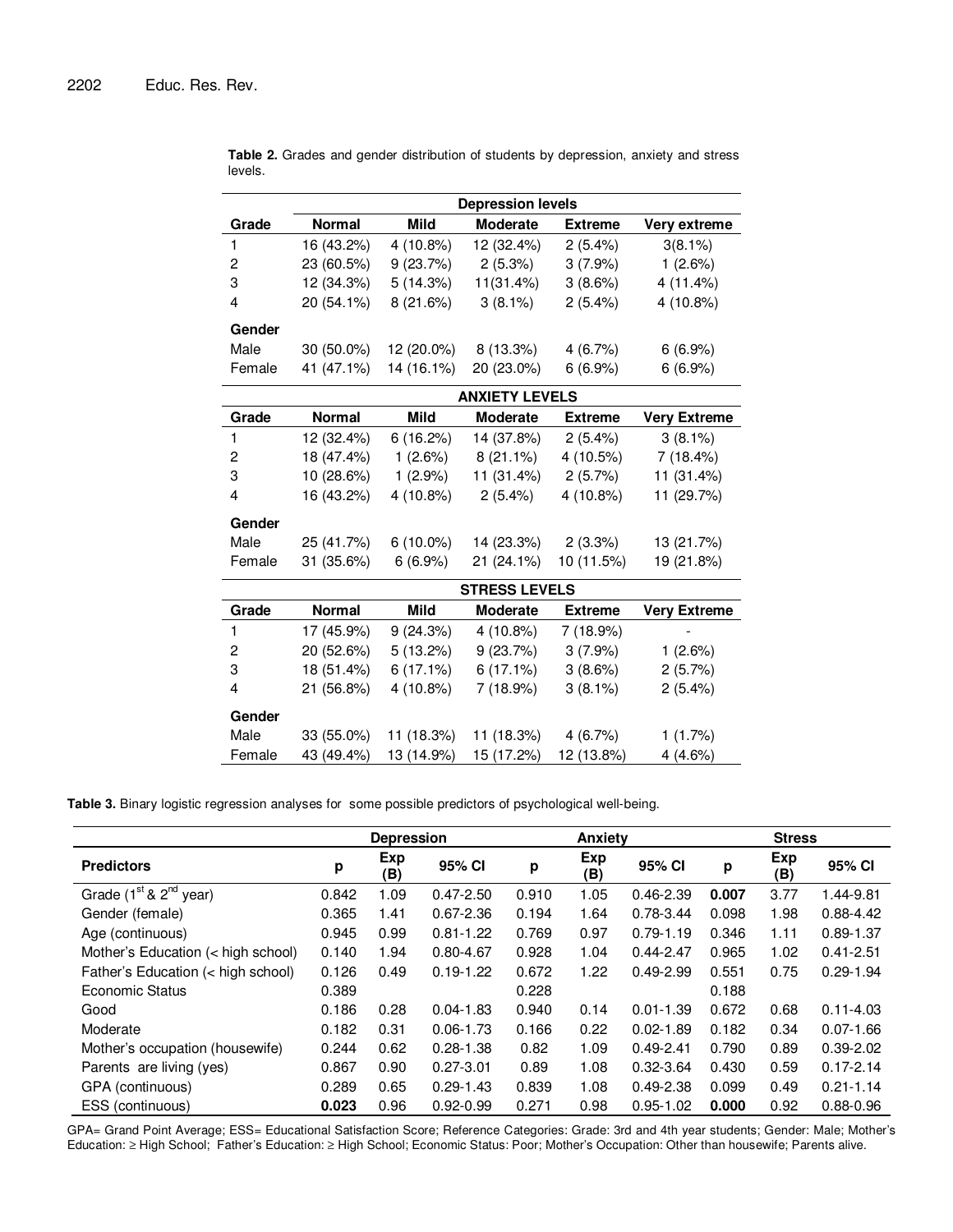male and female students whereas significant differences were found among students with and without depression, anxiety and stress. No significant differences were found among students in different grades. Students with higher GPA's had significantly higher happiness scores than those with lower GPA's.

Table 4 shows the relationships between happiness and educational satisfaction by gender, grade, GPA and, psychological well-being.

# **DISCUSSION**

The aim of this study was to assess the relationships between music students' psychological well-being, happiness and educational satisfaction. For this purpose different parameters were measured. In terms of psychological well-being depression, anxiety and stress among music students were evaluated. According to the results, the frequency of depression, anxiety and stress found to be higher among music students compared to the other student populations. High rates of depression, anxiety and stress among students all over the world in higher education has been revealed in many of the previous studies (Voelker, 2003; Adewuya et al., 2006; Nerdrum et al., 2006; Ovuga et al., 2006; Wong et al., 2006). Undergraduate students need to cope with psychological and psychosocial changes that are connected to the development of an autonomous personal life and additionally they have to cope with the academic and social demands that they encounter in university studies and in their preparation for professional careers. There are few studies among music students in terms of psychological well-being. Spahn et al. (2004) found depression and anxiety rates among music students higher than those of other undergraduates. Hildebrandt et al. (2012) found higher rates of fatigue, depression and stage fright during the first year of music study. Some studies assessed burnout and stress of undergraduate music students and found high levels of burnout and stress (Bernhard, 2005; Orzel, 2010; Sternbach, 2008). Recent studies among music students in Turkey which are mentioned in the introduction section of this paper revealed also high rates of depression and anxiety. The causes of depression, anxiety and stress among music students should need further evaluation but some suggestions could be as follows: While music education students have same class loads and the same social stresses as other students, they also have their music activities. The hours they spend practicing, taking lessons, perhaps taking part in additional select ensembles, all of this is taking time and left little or no time for relaxation, entertainment and sports. Music students share all the common stressors of school and everyday life that affect everyone and additional they are faced with the performance anxiety and stress. Even

though the student years are a time for developing social skills, it remains a fact of life that music students improve by practicing in isolation away from others. Excessive self-criticism in practicing could be a predisposing factor for depression and anxiety and students who don't look like they are having fun in practicing, who seem to display excessive seriousness in the way they approach music may develop psychiatric disorders. In terms of relationships between psychological well-being, educational satisfaction and happiness some significant associations were found in this study. Depression and stress were associated with educational satisfaction whereas anxiety was not. This finding suggests that the causes of anxiety are not purely educational but mixed with other causes such as overall daily life, worry about the future, concerns about employment etc. They could be more important in developing anxiety and this suggestion needs further evaluation. The association between depression and educational resources has been shown in the literature. A recent study among Swiss male citizens aged 18 to 25 years found that depression was associated with a substantial loss of satisfaction in schools or at work (Barth et al., 2014). It has been shown that stressful school events emerged as statistically significant predictors for the onset of depression and morbid anxiety among adolescents with depression can be linked to a recurrent course of major depressive disorder (Fiis et al., 2002). Studies among adolescents revealed that increasing school satisfaction was associated with increasing global satisfaction, positive attitude toward life and lack of depressive mood (Rask et al., 2002).

Studies among young people found that life satisfaction and happiness are negatively associated with psychopathological problems such as depression and stress (Gilman et al. 2006; Proctor et al., 2010). Similar results were obtained from this study. Students without depression, anxiety and stress got higher scores of happiness than those with depression, anxiety and stress. A recent study (Demirbatir et al., 2013) among music students in Turkey found a significant negative relationship between depression and happiness and the findings of this study is in line with the current study. The overall Oxford Happiness Score (Mean±SD) in the current study was found as 115.81±20.49 whereas another study among university students in Turkey revealed a higher score (Dogan and Sapmaz, 2012). This difference may be due to the higher levels of depression among the current study group.

Another result of this study regarding happiness of music students was the positive relationship between students' GPA's and happiness levels. Although, some studies in the literature found that happiness was not related to academic performance (Lyubomirsky et al., 2005; Okun et al., 2009). Whereas some found that students reporting high global life satisfaction also reported significantly higher scores on all measures of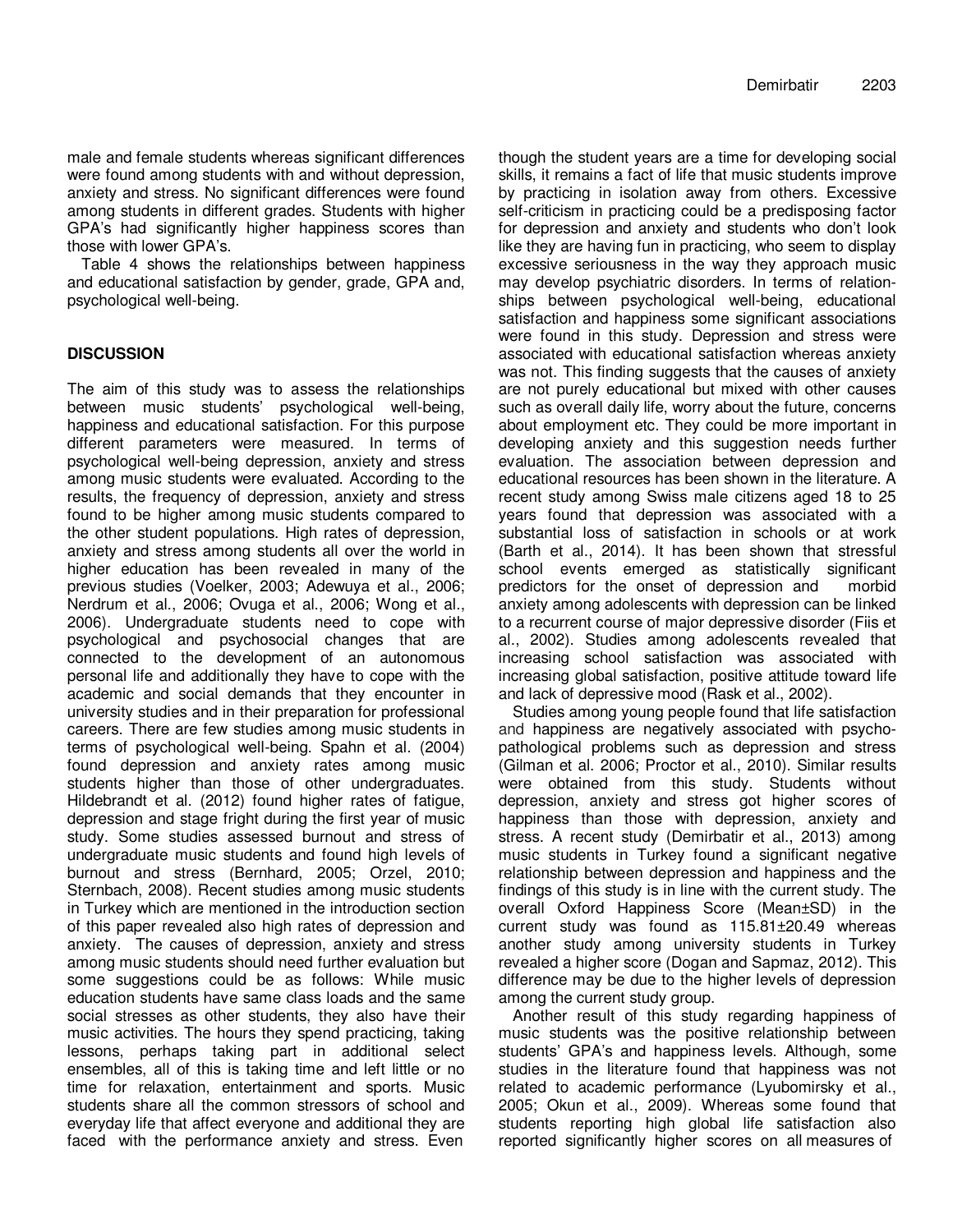| <b>Educational satisfaction</b> |                |                         |              |  |  |
|---------------------------------|----------------|-------------------------|--------------|--|--|
| Gender                          | Mean $±$ SD    | <b>Statistical test</b> | Significance |  |  |
| Male                            | 68.70±11.40    |                         |              |  |  |
| Female                          | 72.72±11.17    | t test = $2.122$        | $p=0.036$    |  |  |
| Grade                           |                |                         |              |  |  |
| 1                               | 76.08±10.27    |                         |              |  |  |
| 2                               | 75.16±8.99     |                         | $p=0.001$    |  |  |
| 3                               | 69.80±11.29    | $ANOVA = 12.650$        |              |  |  |
| 4                               | 63.08±10.39    |                         |              |  |  |
| <b>GPA</b>                      |                |                         |              |  |  |
| 1.50-2.49                       | 69.33±11.03    |                         |              |  |  |
| 2.50-2.99                       | 70.76±11.10    |                         |              |  |  |
| 3.00-4.00                       | 72.91±12.02    | $ANOVA = 1.153$         | N.S.         |  |  |
| Psychological well-being        |                |                         |              |  |  |
| Depression (-)                  | 73.46±11.99    |                         |              |  |  |
| Depression (+)                  | 68.84±10.51    | t test = $2.500$        | $p=0.014$    |  |  |
| Anxiety (-)                     | 72.61±10.90    | t test = $1.281$        | N.S.         |  |  |
| Anxiety $(+)$                   | 70.13±11.66    |                         |              |  |  |
| Stress (-)                      | 74.14±10.48    |                         |              |  |  |
| Stress $(+)$                    | 67.79±11.51    | t test = $3.505$        | $p=0.001$    |  |  |
|                                 |                | <b>Happiness</b>        |              |  |  |
| Gender                          | <b>Mean±SD</b> | <b>Statistical test</b> | Significance |  |  |
| Male                            | 112.83±19.94   | t test $=1.468$         | N.S.         |  |  |
| Female                          | 117.86±20.73   |                         |              |  |  |
| <b>GRADE</b>                    |                |                         |              |  |  |
| 1                               | 115.70±19.98   |                         |              |  |  |
| 2                               | 118.16±19.56   |                         |              |  |  |
| 3                               | 111.74±21.21   | $ANOVA = 0.691$         | N.S.         |  |  |
| 4                               | 115.81±20.49   |                         |              |  |  |
| <b>GPA</b>                      |                |                         |              |  |  |
| 1.50-2.49                       | 108.17±16.48   |                         |              |  |  |
| 2.50-2.99                       | 115.75±18.77   | $ANOVA = 5.840$         |              |  |  |
| 3.00-4.00                       | 122.43±23.36   |                         | $p=0.004$    |  |  |
| PSychological well-being        |                |                         |              |  |  |
| Depression (-)                  | 127.00±17.86   |                         |              |  |  |
| Depression (+)                  | 105.35±17.04   | t test $=7.518$         | p=0.001      |  |  |
| Anxiety (-)                     | 124.48±18.25   |                         | p=0.001      |  |  |
|                                 | 110.47±20.06   | t test $=4.254$         |              |  |  |
|                                 |                |                         |              |  |  |
| Anxiety $(+)$<br>Stress (-)     | 123.85±18.65   | t test $=5.375$         | p=0.001      |  |  |

**Table 4.** Educational satisfaction and oxford happiness scores by gender, grade and psychological Well-being.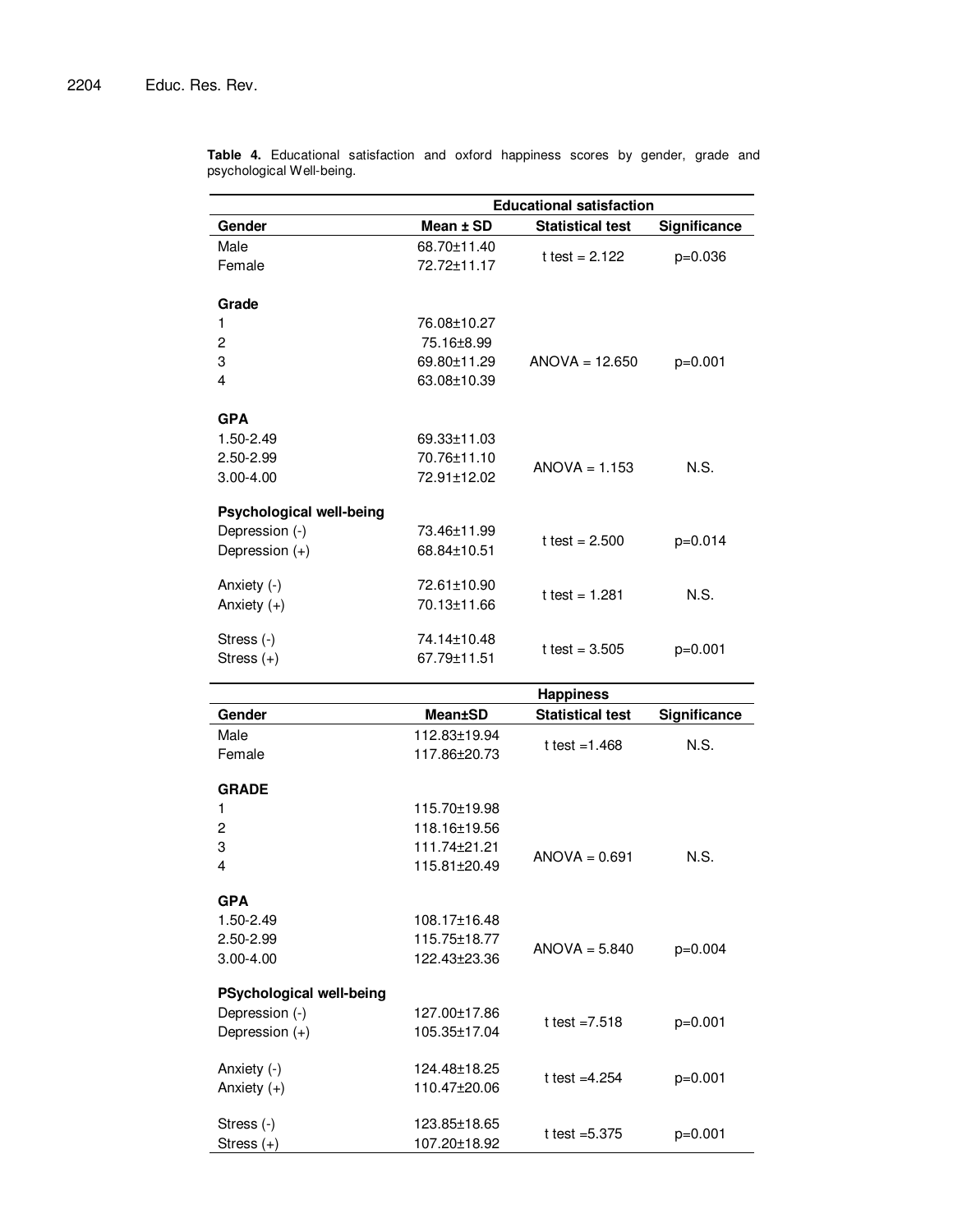academic functioning (Gilman et al. 2006).

Some explanations for this association among GPA's and happiness may be as follows:

Happiness could be related positively to motivational variables that promote academic performance and happy students may have higher commitment to their educational institution which makes them strongly committed to obtain an educational degree and to succeed in courses.

Students with good academic performance may do so in part because they are happy, and performing well may make students happier. However, these explanations should be supported by further studies.

The results of the current study suggest that music education students are at risk of depression, anxiety and stress and their happiness levels are lower than the other undergraduate students in Turkey. These results should be further investigated through qualitative studies performed by interviews and focus group discussions which also take the personality characteristics of students into consideration.

This study showed higher levels of stress among 1<sup>st</sup> and  $2^{nd}$  year students and this problem needs to be addressed immediately. During the first year students confront high time demands arising from their dedication to their principal music instrument or voice and simultaneously they must commit to a large of obligatory subjects. A better organization of work demands could diminish the stressful events that students faced with in this important period. Courses presenting working strategies and relaxation techniques, memory research, time management and coping with stress could be useful in minimizing anxiety and stress. Cognitive behavioral therapy, psychoeducation and interpersonal therapy could be helpful in reducing depressive symptoms (Calear et al., 2010).

Whereas health promotion courses are being implemented, evaluated and adapted as part of existing curricula in various countries across the world (Panebianco-Warrens et al., 2014), in Turkey there are no health promotion or injury prevention programs presented at any of the tertiary institutions offering music as a major. Growing awareness of health issues is a fairly recent development among musicians and music teachers in Turkey. Establishing a new branch of medicine named "The Performing Arts Medicine" could be helpful in order to diminish both physical and psychological injuries among performing artists, students and teachers. Institutions should assist students to acquire knowledge from qualified professionals and authoritative medical sources regarding the maintenance of professional health and prevention of injuries or disorders. Putting curricula of health promotion into practice at music departments of universities could be a good starting point.

## **Study limitations**

Although the study yielded a number of important results, limitations are to be noted. First, the study was crosssectional, and studies of longitudinal nature are necessary to determine the direction of causality. Second, the data were based on self-reports, which may yield method variance concerns. Third, some participants may have been less than honest in their responses. Finally, the results of this study were based on students that were primarily composed of students of one university in Turkey. Additional studies with students from different universities in Turkey are necessary to determine the generalizability of the findings.

# **Conflict of Interests**

The authors have not declared any conflict of interests.

#### **REFERENCES**

- Adewuya AO, Ola BA, Olutayo OA, Mapayi BM, Oginni OO (2006). Depression amongst Nigerian university students. Prevalence and socio-demographic correlates. Soc Psychiat. Psychiat. Epidemiol, 41(8):674–678. doi: 10.1007/s00127-006-0068-9
- Arslan G, Ayranci U, Unsal A, Arslantas D (2009). Prevalence of depression, its correlates among students, and its effect on healthrelated quality of life in a Turkish university. Upsala J. Med. Sci. 114:170-177. doi:10.1080/03009730903174339
- Barth J, Hofmann K, Schori D (2014). Depression in early adulthood: prevalence and psychosocial correlates among young Swiss men. Swiss Med. Wkly. 144:w13945. doi: 10.4414/smw.2014.13945
- Bayram N, Bilgel N. (2008). The prevalence and socio-demographic correlations of depression, anxiety and stress among a group of university students. Soc Psychiat. Psychiat. Epidemiol, 43(8):667- 672. doi:10.1007/s00127-008-0345-x
- Bernhard HC (2005). Burnout and the college music education major. JMTE 15:43-51. doi:10.1177/10570837050150010107
- Bilgel N, Bayram N (2010). Turkish version of the depression anxiety stress scale (DASS-42): Psychometric properties. Arch Neuropsychiatr. 47:118-126. doi: 10.4274/npa.5344
- Bostanci M, Ozdel O, Oguzhanoglu NK, Ozdel L, Ergin A, Ergin N, Atesci F, Karadag F (2005). Depressive symptomatology among university students in Denizli, Turkey: Prevalence and sociodemographic correlates. Croat Med. J. 46:96-100.
- Calear AL, Christensen H(2010) Systematic review of school-based prevention and early intervention programs for depression. J Adolesc. 33(3):429–38. doi:10.1016/j.adolescence.2009.07.004
- DeMarco J, Alexander JL, Nehrenz G, Gallagher L (2012). The benefit of music for the reduction of stress and anxiety in patients undergoing<br>elective cosmetic surgery. Music Med. 4(1):44-48. elective cosmetic surgery. Music Med. 4(1):44–48. doi:10.1177/1943862111424416
- Demirbatir E, Bayram N, Bilgel N (2012). Is the healing force of music far away from the undergraduate music education students? Int. J. Acad. Res. Bus. Soc. Sci. 2:341-354. http://www.hrmars.com/admin/pics/531.pdf
- Demirbatir E, Helvaci A, Yilmaz N, Gul G, Senol A, Bilgel N (2013). The Psychological Well-Being, Happiness and Life Satisfaction of Music Students. Psychol. 4(11 A):16-24. doi: 10.4236/psych.2013.411A004
- Dogan T, Cotok NA (2011). The validity and reliability of the Turkish version of Oxford Happiness Scale Short. Turkish Psychological Counsel. Guid. J. 4:165-172. (in Turkish). http://pdrdergisi.org/edergi/index.php/pdredergi/article/view/176